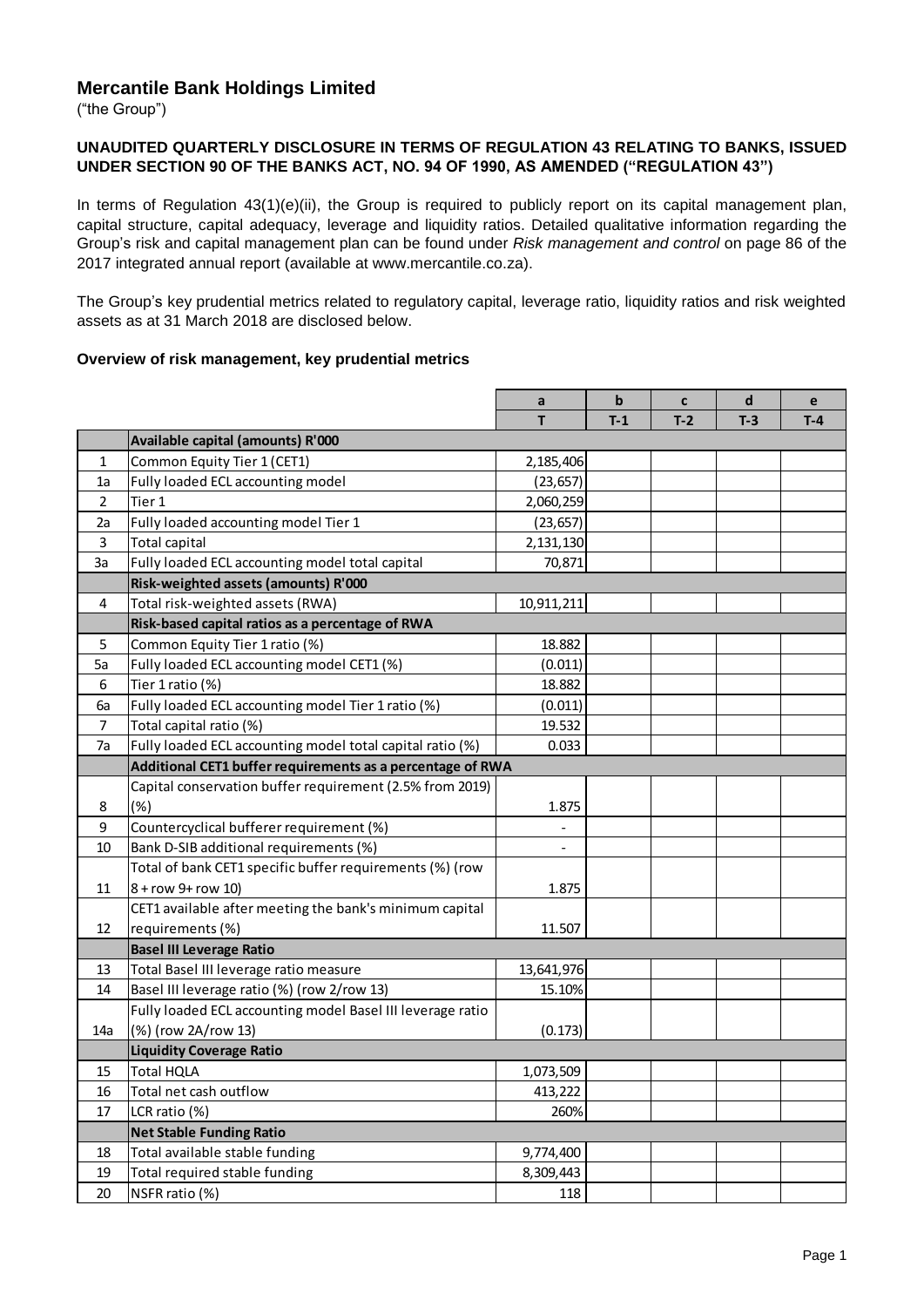# **Overview of risk weighted assets**

|                |                                                  | Mercantile Bank Limited<br>Mercantile Bank Holdings Limited |              |           |              |                         |                |
|----------------|--------------------------------------------------|-------------------------------------------------------------|--------------|-----------|--------------|-------------------------|----------------|
|                |                                                  |                                                             |              | Minimum   |              |                         | <b>Minimum</b> |
| Line           | R'000                                            | <b>RWA</b>                                                  |              | capital   | <b>RWA</b>   |                         | capital        |
|                |                                                  |                                                             | requirements |           | requirements |                         |                |
|                |                                                  | (1)                                                         |              | (1)       |              |                         |                |
| #              |                                                  | $Mar-18$                                                    | Dec-17       | $Mar-18$  | $Mar-18$     | $Dec-17$                | $Mar-18$       |
| $\mathbf{1}$   | Credit risk (excluding counterparty credit risk) |                                                             |              |           |              |                         |                |
|                | (CCR)                                            | 8,444,124                                                   | 8,913,615    | 939,409   | 8,429,533    | 8,891,428               | 937,786        |
| $\overline{2}$ | - Of which standardised approach (SA)            | 8,444,124                                                   | 8,913,615    | 939,409   | 8,429,533    | 8,891,428               | 937,786        |
| 3              | Of which internal rating-based (IRB) approach    |                                                             |              |           |              |                         |                |
| 4              | Counterparty credit risk                         | 53,364                                                      | 144,858      | 5,937     | 53,364       | 144,858                 | 5,937          |
| 5              | - Of which standardised approach for             |                                                             |              |           |              |                         |                |
|                | counterparty credit risk (SA-CCR) <sup>(2)</sup> | 53,364                                                      | 144,858      | 5,937     | 53,364       | 144,858                 | 5,937          |
| 6              | - Of which internal model method (IMM)           |                                                             |              |           |              |                         |                |
| 16             | Market risk                                      | 4,550                                                       | 55,863       | 506       | 4,550        | 55,863                  | 506            |
| 17             | Of which standardised approach (SA)              | 4,550                                                       | 55,863       | 506       | 4,550        | 55,863                  | 506            |
| 18             | - Of which internal model approaches (IMM)       |                                                             |              |           |              |                         |                |
| 19             | Operational risk                                 | 1,524,915                                                   | 1,524,915    | 169,647   | 1,455,297    | 1,455,297               | 161,902        |
| 20             | Of which Basic Indicator Approach                |                                                             |              |           |              |                         |                |
| 21             | Of which standardised Approach                   | 1,524,915                                                   | 1,524,915    | 169,647   | 1,455,297    | 1,455,297               | 161,902        |
| 22             | Of which Advanced Measurement Approach           |                                                             |              |           |              |                         |                |
| 23             | Other risk                                       | 884,258                                                     | 979,989      | 98,374    | 1,051,020    | 1,113,573               | 116,926        |
| 25             | <b>Total</b>                                     | 10,911,211                                                  | 11,619,240   | 1,213,872 |              | 10,993,764   11,661,019 | 1,223,057      |

(1) The minimum capital requirement per risk category is 11.125%, which comprises the base minimum (8.00%) plus the pillar 2A systemic risk add-on (1.25%) plus the conservation buffer (1.875%).

(2) The Bank applies the current exposure method to calculate counterparty credit risk.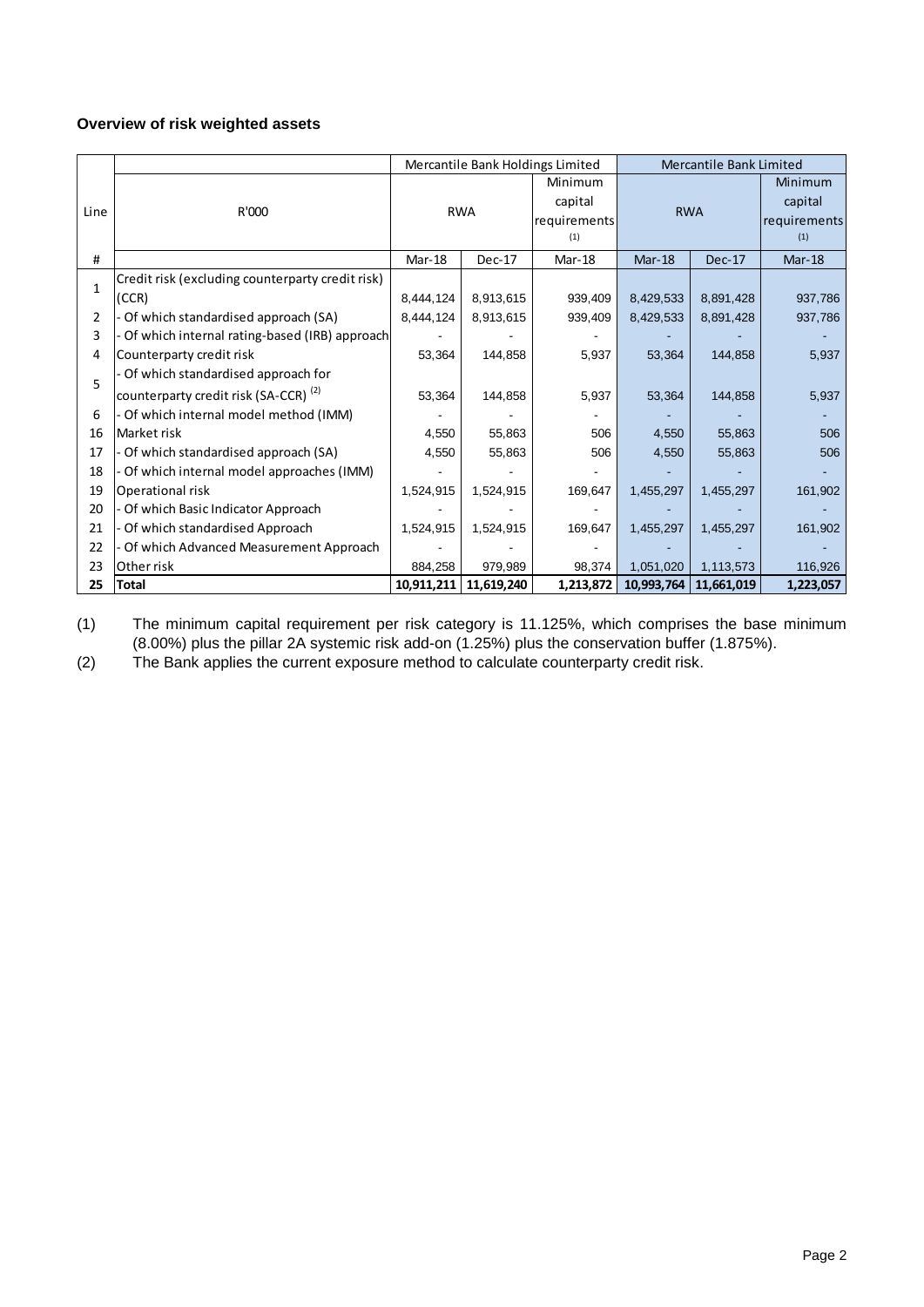# **Capital adequacy**

In terms of Regulation 43, the Group is required to disclose quantitative information on its capital adequacy ratios on a quarterly basis. The consolidated capital position of the Group and the capital position of Mercantile Bank Limited ("Bank"), as at 31 March 2018, are set out below. For additional detail in this regard, please refer to annexure A.

|                                                                                   | Group        | <b>Bank</b>   |
|-----------------------------------------------------------------------------------|--------------|---------------|
|                                                                                   | <b>R'000</b> | <b>R'000</b>  |
| Tier 1 capital                                                                    | 2 060 259    | 2 090 839     |
| Total regulatory capital                                                          | 2 131 130    | 2 159 124     |
| Tier 1 capital adequacy ratio (%)                                                 | 18.9         | 19.0          |
| Total capital adequacy ratio (%)                                                  | 19.5         | 19.6          |
| Total capital requirement prior to buffer (@ 9.25%)                               | 1 009 287    | 1 016 923     |
| Add-on countercyclical buffer (0.0%)                                              |              |               |
| Add-on capital conservation buffer (1.875%)                                       | 204 585      | 206 133       |
| Total capital requirement ratio (@ 11.125%)                                       | 1 213 872    | 1 223 056     |
| Components of capital:                                                            |              |               |
| Tier 1                                                                            |              |               |
| Ordinary share capital and share premium                                          | 1 207 270    | 1 483 300     |
| Appropriated retained earnings                                                    | 849 867      | 733 423       |
| Unrealised gains and losses on available for sale items                           | 5 1 8 6      | 5 2 3 6       |
| <b>Actuarial reserve</b>                                                          | (6218)       | (6218)        |
| Property revaluation reserve                                                      | 129 301      |               |
|                                                                                   | 2 185 406    | 2 2 1 5 7 4 1 |
| <b>Less: Deductions</b>                                                           | (125 147)    | (124902)      |
|                                                                                   | 2 060 259    | 2 090 839     |
| Tier <sub>2</sub>                                                                 |              |               |
| General allowance for credit impairment after deferred tax: standardised approach | 70871        | 68 285        |

# **Leverage Ratio Disclosure**

In terms of Regulation 43(1)(e)(iii)(G), the Group is required to provide a summarised comparison of the accounting assets and the regulatory leverage ratio differences, as well as the Leverage Ratio positions of the Group and of the Bank, as at 31 March 2018. These are set out over the page.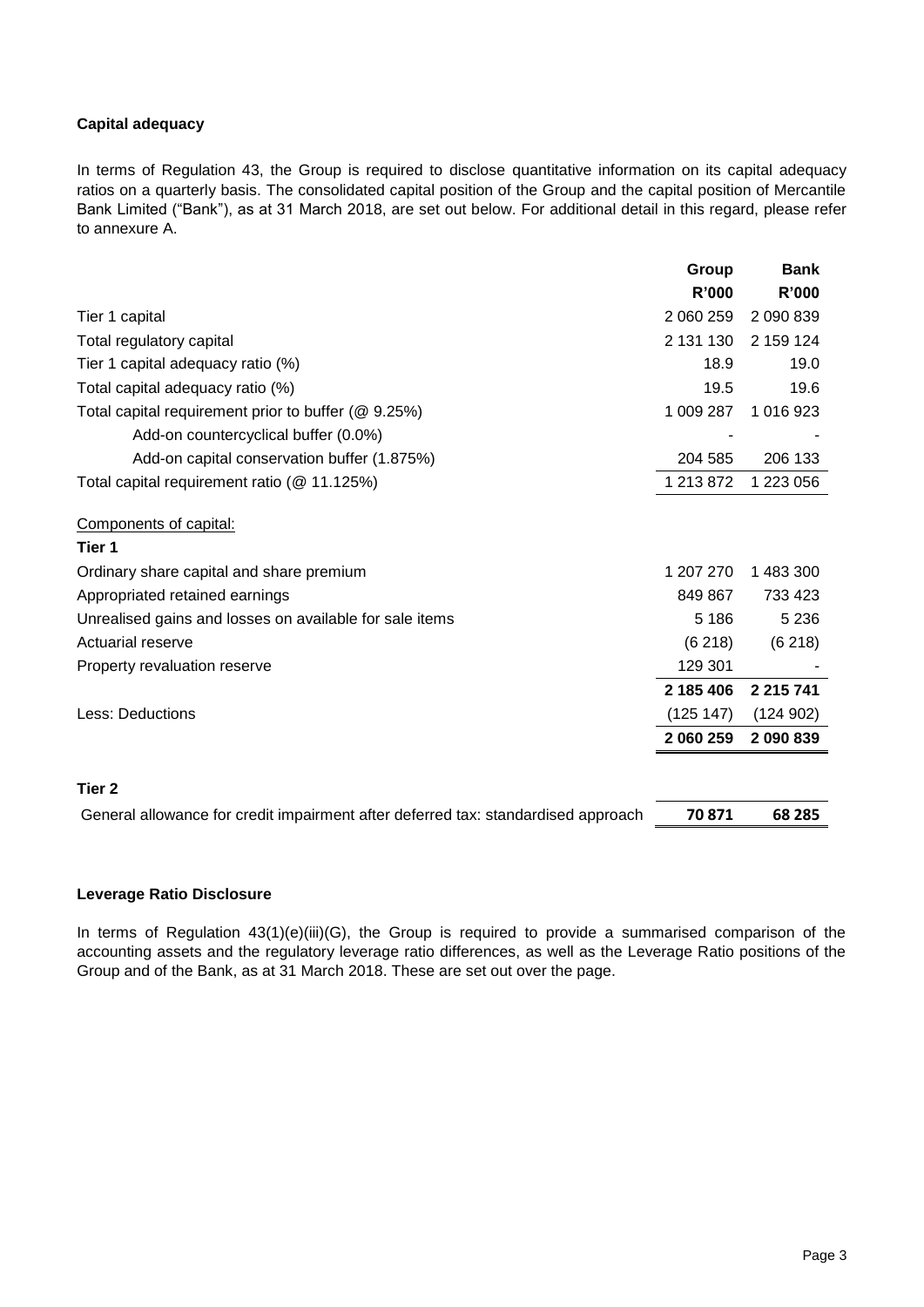|                |                                                                                                                                                                                             |                  | Mercantile Bank   Mercantile Bank |
|----------------|---------------------------------------------------------------------------------------------------------------------------------------------------------------------------------------------|------------------|-----------------------------------|
| Line           |                                                                                                                                                                                             | Holdings Limited | Limited                           |
| #              | <b>R'000</b>                                                                                                                                                                                | 31-Mar-18        | 31-Mar-18                         |
| 1              | Total consolidated assets as per published financial statements                                                                                                                             | 13, 141, 981     | 12,646,568                        |
| $\overline{2}$ | Adjustment for investment in banking, financial, insurance or<br>commercial entities that are consolidated for accounting<br>purposes but are outside the scope of regulatory consolidation |                  |                                   |
| 3              | Adjustment for fiduciary assets recognised on the balance<br>sheet pursuant to the operative accounting framework but<br>excluded from the leverage ratio exposure measure                  |                  |                                   |
| 4              | Adjustment for derivative financial instruments                                                                                                                                             | (9, 852)         | (9,852)                           |
| 5              | Adjustment for securities financing transactions (i.e. repos and<br>similar secured lending)                                                                                                |                  |                                   |
| 6              | Adjustment for off-balance sheet items (i.e. conversion to<br>credit equivalent amounts of off-balance sheet exposures)                                                                     | 547,320          | 646,037                           |
| 7              | Other adjustments                                                                                                                                                                           | (37,474)         | (37, 836)                         |
| 8              | Leverage ratio exposure                                                                                                                                                                     | 13,641,976       | 13,244,917                        |

|                |                                                                                                                                                | <b>Mercantile Bank</b><br><b>Holdings Limited</b> |                          |               | <b>Mercantile Bank Limited</b> |
|----------------|------------------------------------------------------------------------------------------------------------------------------------------------|---------------------------------------------------|--------------------------|---------------|--------------------------------|
| Line<br>#      | <b>R'000</b>                                                                                                                                   | 31-Mar-18                                         | 31-Dec-17                | 31-Mar-18     | 31-Dec-17                      |
|                | On balance sheet exposures                                                                                                                     |                                                   |                          |               |                                |
|                | On-balance sheet items                                                                                                                         | 13, 175, 174                                      | 13,270,662               | 12,679,153    | 12,812,893                     |
| 1              | (excluding derivatives and SFTs, but including collateral)                                                                                     |                                                   |                          |               |                                |
| $\overline{2}$ | Asset amounts deducted in determining Basel III Tier 1 capital                                                                                 | (125, 147)                                        | (130, 301)               | (124, 902)    | (130, 031)                     |
| 3              | <b>Total on-balance sheet exposures</b>                                                                                                        | 13,050,027                                        | 13,140,361               | 12,554,251    | 12,682,862                     |
|                | (excluding derivatives and SFTs) (sum of lines 1 and 2)                                                                                        |                                                   |                          |               |                                |
|                | <b>Derivative exposures</b>                                                                                                                    |                                                   |                          |               |                                |
| 4              | Replacement cost associated with all derivatives transactions (ie<br>net of eligible cash variation margin)                                    | 34,777                                            | 104,016                  | 34,777        | 104,016                        |
| 5              | Add-on amounts for PFE associated with all derivatives transactions                                                                            | 9,852                                             | 24,339                   | 9,852         | 24,339                         |
| 6              | Gross-up for derivatives collateral provided where deducted from the<br>balance sheet assets pursuant to the operative accounting<br>framework |                                                   |                          |               |                                |
| 7              | (Deductions of receivables assets for cash variation margin<br>provided in derivatives transactions)                                           | $\blacksquare$                                    | ÷.                       |               |                                |
| 8              | (exempted CCP leg of clients-cleared trade exposures)                                                                                          | $\blacksquare$                                    | $\overline{\phantom{a}}$ |               |                                |
| 9              | Adjusted effective notional amount of written credit derivatives                                                                               |                                                   |                          |               |                                |
|                | (Adjusted effective notional offsets and add on deductions for                                                                                 | $\overline{a}$                                    |                          |               |                                |
| 10             | written credit derivatives)                                                                                                                    |                                                   |                          |               |                                |
| 11             | Total derivatives exposures (sum of lines 4 to 10)                                                                                             | 44,629                                            | 128,355                  | 44,629        | 128,355                        |
|                | Securities financing transaction exposures                                                                                                     |                                                   |                          |               |                                |
|                | Gross SFT assets (with no recognition of netting), after adjusting                                                                             | $\overline{a}$                                    |                          |               |                                |
| 12             | for sales accounting transactions<br>(Netted amounts of cash payables and cash receivables of gross                                            | $\overline{\phantom{a}}$                          | $\overline{a}$           |               |                                |
| 13             | SFT assets)                                                                                                                                    |                                                   |                          |               |                                |
| 14             | CCR exposure for SFT assets                                                                                                                    | $\overline{\phantom{a}}$                          | ÷                        |               |                                |
| 15             | Agent transaction exposures                                                                                                                    | $\blacksquare$                                    |                          |               |                                |
| 16             | <b>Total securities financing transaction exposures</b>                                                                                        |                                                   |                          |               |                                |
|                | (sum of lines 12 to 15)                                                                                                                        |                                                   |                          |               |                                |
|                | Other off-balance sheet exposures                                                                                                              |                                                   |                          |               |                                |
| 17             | Off balance sheet exposures at gross notional amount                                                                                           | 1,756,337                                         | 1,822,822                | 1,933,420     | 1,917,458                      |
| 18             | (Adjustments for conversion to credit equivalent amounts)                                                                                      | (1,209,017)                                       | (1, 313, 132)            | (1, 287, 383) | (1, 317, 299)                  |
| 19             | Off balance sheet items (sum of lines 17 and 18)                                                                                               | 547,320                                           | 509,690                  | 646,037       | 600,160                        |
|                | Capital and total exposures                                                                                                                    |                                                   |                          |               |                                |
| 20             | Tier 1 capital                                                                                                                                 | 2,060,259                                         | 2,078,765                | 2,090,839     | 2,099,366                      |
| 21             | Total exposures (sum of lines 3,11, 16 and 19)                                                                                                 | 13,641,976                                        | 13,778,405               | 13,244,917    | 13,411,376                     |
|                | Leverage ratio                                                                                                                                 |                                                   |                          |               |                                |
| 22             | Basel III leverage ratio                                                                                                                       | 15.10%                                            | 15.09%                   | 15.79%        | 15.65%                         |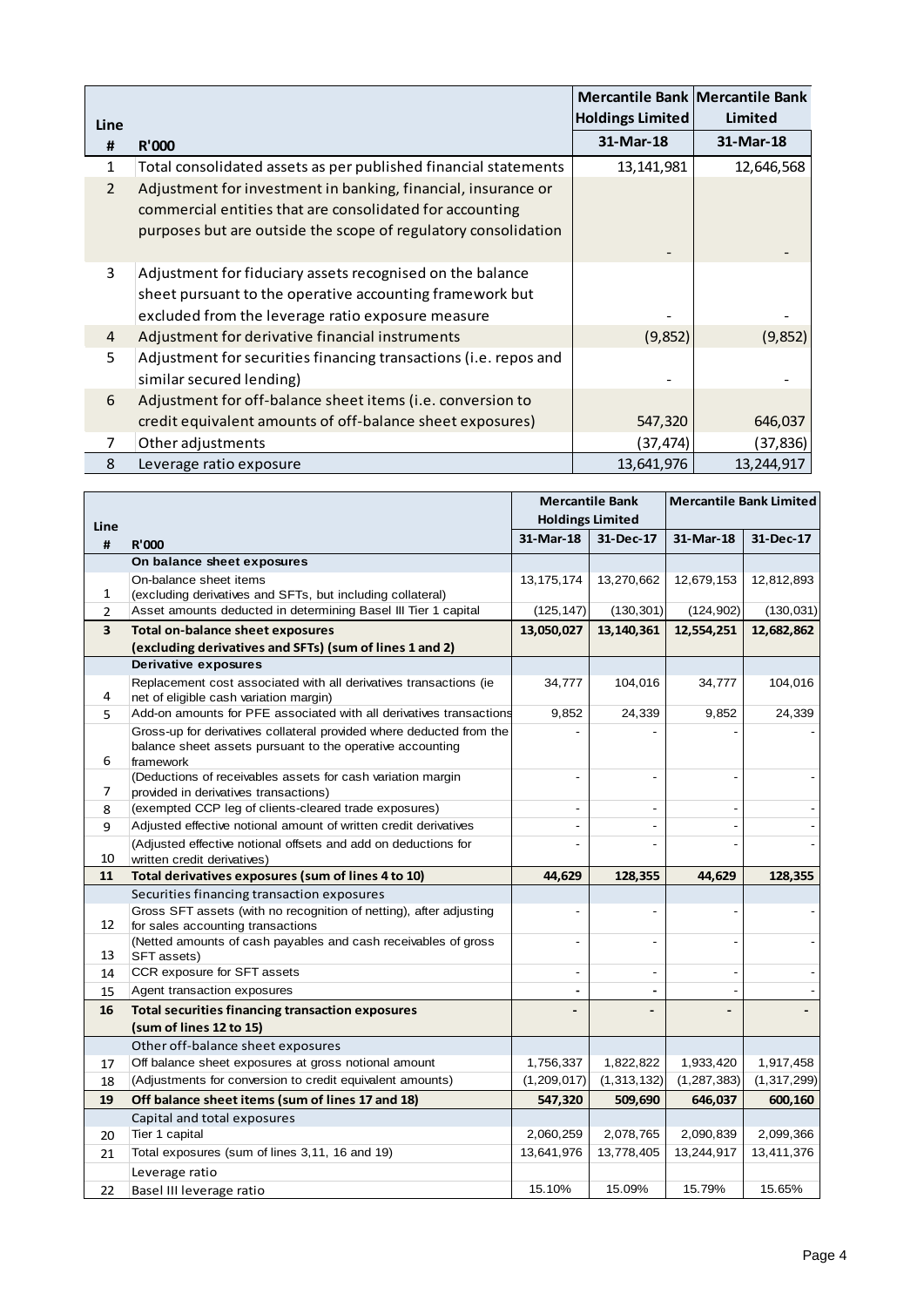## **Liquidity Coverage Ratio (LCR) Disclosure**

In terms of Regulation 43(1)(e)(iii)(F), the Bank's Liquidity Coverage Ratio ("LCR") positions, as at 31 March 2018, are set out below.

| <b>R'000</b><br><b>High-Quality Liquid Assets</b><br>Total high-quality liquid assets (HQLA)<br><b>Cash Outflows</b><br>Retail deposits and deposits from small business customers, of which:<br>Stable deposits<br>Less-stable deposits<br>Unsecured wholesale funding, of which:<br>Operational deposits (all counterparties) and deposits in networks of cooperative banks<br>Non-operational deposits (all counterparties) | <b>Total</b><br>Unweighted<br>Value<br>(Average)<br>31 March 2018<br>3,550,143<br>$\mathbf{r}$<br>3,550,143<br>6,079,602<br>6,079,602 | <b>Total</b><br><b>Weighted Value</b><br>(Average)<br>31 March 2018<br>1,073,509<br>189,654<br>189,654<br>1,382,511 |
|--------------------------------------------------------------------------------------------------------------------------------------------------------------------------------------------------------------------------------------------------------------------------------------------------------------------------------------------------------------------------------------------------------------------------------|---------------------------------------------------------------------------------------------------------------------------------------|---------------------------------------------------------------------------------------------------------------------|
|                                                                                                                                                                                                                                                                                                                                                                                                                                |                                                                                                                                       |                                                                                                                     |
|                                                                                                                                                                                                                                                                                                                                                                                                                                |                                                                                                                                       |                                                                                                                     |
|                                                                                                                                                                                                                                                                                                                                                                                                                                |                                                                                                                                       |                                                                                                                     |
|                                                                                                                                                                                                                                                                                                                                                                                                                                |                                                                                                                                       |                                                                                                                     |
|                                                                                                                                                                                                                                                                                                                                                                                                                                |                                                                                                                                       |                                                                                                                     |
|                                                                                                                                                                                                                                                                                                                                                                                                                                |                                                                                                                                       |                                                                                                                     |
|                                                                                                                                                                                                                                                                                                                                                                                                                                |                                                                                                                                       |                                                                                                                     |
|                                                                                                                                                                                                                                                                                                                                                                                                                                |                                                                                                                                       |                                                                                                                     |
|                                                                                                                                                                                                                                                                                                                                                                                                                                |                                                                                                                                       |                                                                                                                     |
|                                                                                                                                                                                                                                                                                                                                                                                                                                |                                                                                                                                       |                                                                                                                     |
|                                                                                                                                                                                                                                                                                                                                                                                                                                |                                                                                                                                       |                                                                                                                     |
|                                                                                                                                                                                                                                                                                                                                                                                                                                |                                                                                                                                       | 1,382,511                                                                                                           |
| Unsecured debt                                                                                                                                                                                                                                                                                                                                                                                                                 |                                                                                                                                       |                                                                                                                     |
| Secured wholesale funding                                                                                                                                                                                                                                                                                                                                                                                                      |                                                                                                                                       |                                                                                                                     |
| Additional requirements, of which:                                                                                                                                                                                                                                                                                                                                                                                             |                                                                                                                                       |                                                                                                                     |
| Outflows related to derivative exposures and other collateral requirements                                                                                                                                                                                                                                                                                                                                                     |                                                                                                                                       |                                                                                                                     |
| Outflows related to loss of funding on debt products                                                                                                                                                                                                                                                                                                                                                                           |                                                                                                                                       |                                                                                                                     |
| Credit and liquidity facilities                                                                                                                                                                                                                                                                                                                                                                                                | 1,213,153                                                                                                                             | 45,008                                                                                                              |
| Other contractual funding obligations                                                                                                                                                                                                                                                                                                                                                                                          |                                                                                                                                       |                                                                                                                     |
| Other contingent funding obligations                                                                                                                                                                                                                                                                                                                                                                                           | 720,267                                                                                                                               | 35,716                                                                                                              |
| <b>Total Cash Outflows</b>                                                                                                                                                                                                                                                                                                                                                                                                     | 11,563,165                                                                                                                            | 1,652,889                                                                                                           |
|                                                                                                                                                                                                                                                                                                                                                                                                                                |                                                                                                                                       |                                                                                                                     |
|                                                                                                                                                                                                                                                                                                                                                                                                                                |                                                                                                                                       |                                                                                                                     |
|                                                                                                                                                                                                                                                                                                                                                                                                                                |                                                                                                                                       | 2,590,702                                                                                                           |
|                                                                                                                                                                                                                                                                                                                                                                                                                                |                                                                                                                                       |                                                                                                                     |
| <b>Total Cash Inflows</b>                                                                                                                                                                                                                                                                                                                                                                                                      | 3,911,357                                                                                                                             | 2,590,702                                                                                                           |
|                                                                                                                                                                                                                                                                                                                                                                                                                                |                                                                                                                                       |                                                                                                                     |
|                                                                                                                                                                                                                                                                                                                                                                                                                                |                                                                                                                                       | <b>Total</b><br><b>Adjusted Value</b>                                                                               |
|                                                                                                                                                                                                                                                                                                                                                                                                                                |                                                                                                                                       | 1,073,509                                                                                                           |
| <b>Total HQLA</b>                                                                                                                                                                                                                                                                                                                                                                                                              |                                                                                                                                       | 413,222                                                                                                             |
|                                                                                                                                                                                                                                                                                                                                                                                                                                |                                                                                                                                       |                                                                                                                     |
|                                                                                                                                                                                                                                                                                                                                                                                                                                | <b>Cash Inflows</b><br>Secured lending (e.g. reverse repos)<br>Inflows from fully performing exposures<br>Other cash inflows          | 3,911,357<br>Total Net Cash Outflows <sup>(2)</sup>                                                                 |

1. Average balances are based on month-end averages in line with condonation received from the South African Reserve Bank.

2. The Bank has a net cash inflow after applying the run-off factors. Outflows for the purpose of the ratio are, therefore, deemed to be 25% of gross outflows.

3. There is no material difference between Bank and Group.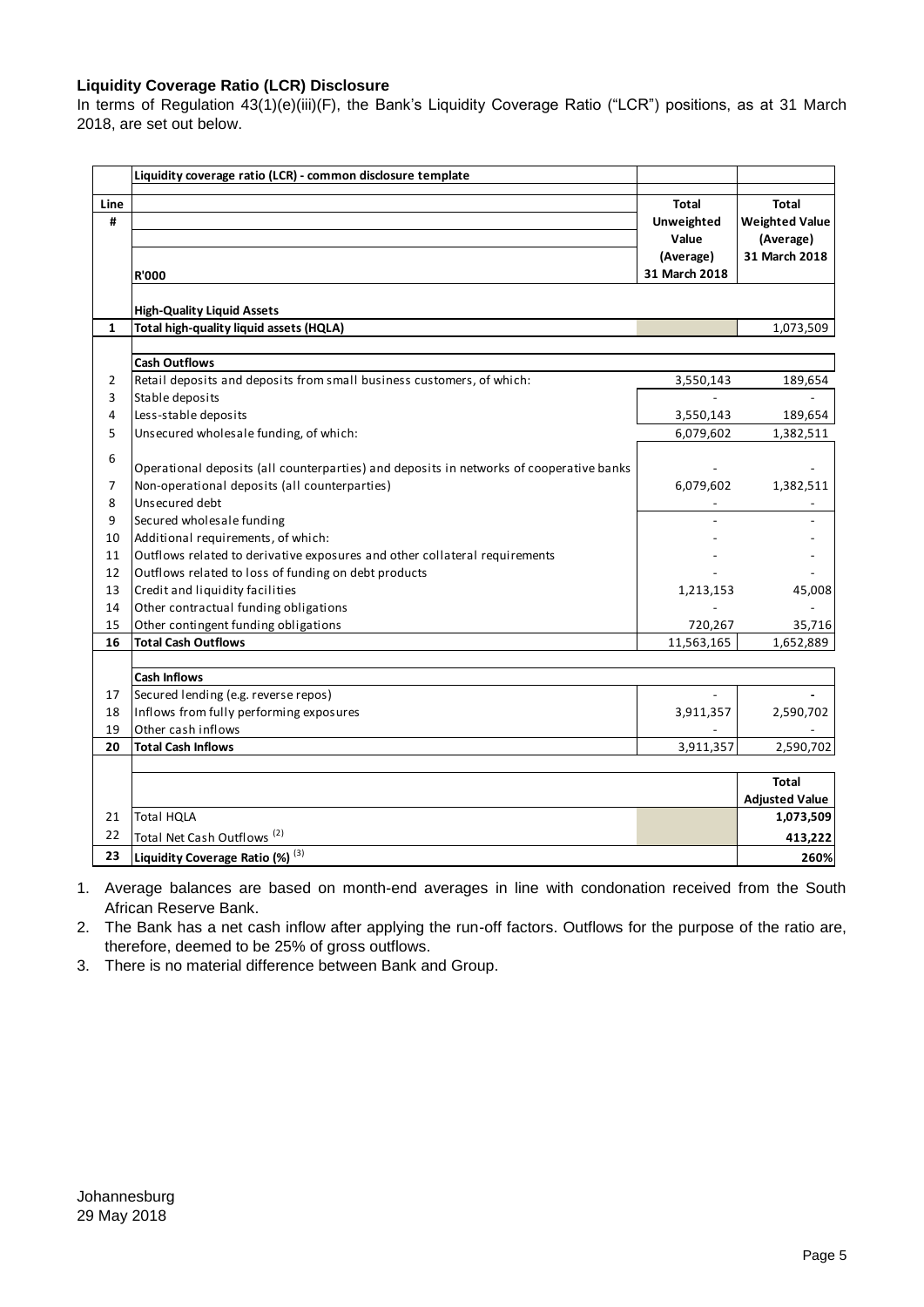#### **COMPOSITION OF CAPITAL DISCLOSURE TEMPLATE**

Three months\* ended….……………………..(2018-03-31)

| Basel III common disclosure template to be used during the transition of regulatory adjustments |                                                                                                                                                                                                                                                                           |                                                                |                                             |  |
|-------------------------------------------------------------------------------------------------|---------------------------------------------------------------------------------------------------------------------------------------------------------------------------------------------------------------------------------------------------------------------------|----------------------------------------------------------------|---------------------------------------------|--|
|                                                                                                 | <b>Common Equity Tier 1 capital: instruments and reserves</b>                                                                                                                                                                                                             | <b>Mercantile</b><br><b>Bank</b><br><b>Holdings</b><br>Limited | <b>Mercantile</b><br><b>Bank</b><br>Limited |  |
| 1                                                                                               | Directly issued qualifying common share capital (and equivalent for non-joint stock companies) plus<br>related stock surplus                                                                                                                                              | 1,207,270                                                      | 1,483,300                                   |  |
| 2                                                                                               | Retained earnings                                                                                                                                                                                                                                                         | 849,867                                                        | 733,423                                     |  |
| 3                                                                                               | Accumulated other comprehensive income (and other reserves)                                                                                                                                                                                                               | 128,269                                                        | $-982$                                      |  |
| 4                                                                                               | Directly issued capital subject to phase out from CET1 (only applicable to non-joint stock companies)                                                                                                                                                                     |                                                                | $\blacksquare$                              |  |
|                                                                                                 | Public sector capital injections grandfathered until 1 January 2018                                                                                                                                                                                                       | $\blacksquare$                                                 |                                             |  |
| 5                                                                                               | Common share capital issued by subsidiaries and held by third parties (amount allowed in group CET1)                                                                                                                                                                      |                                                                |                                             |  |
| 6                                                                                               | Common Equity Tier 1 capital before regulatory adjustments                                                                                                                                                                                                                | 2,185,406                                                      | 2,215,741                                   |  |
|                                                                                                 | <b>Common Equity Tier 1 capital: regulatory adjustments</b>                                                                                                                                                                                                               |                                                                |                                             |  |
| 7                                                                                               | Prudential valuation adjustments                                                                                                                                                                                                                                          |                                                                |                                             |  |
| 8                                                                                               | Goodwill (net of related tax liability)                                                                                                                                                                                                                                   | $\mathbf{r}$                                                   |                                             |  |
| 9                                                                                               | Other intangibles other than mortgage-servicing rights (net of related tax liability)                                                                                                                                                                                     | 125,147                                                        | 124,902                                     |  |
| 10                                                                                              | Deferred tax assets that rely on future profitability excluding those arising from temporary differences<br>(net of related tax liability)                                                                                                                                |                                                                |                                             |  |
| 11                                                                                              | Cash-flow hedge reserve                                                                                                                                                                                                                                                   | $\overline{\phantom{a}}$                                       | $\blacksquare$                              |  |
| 12                                                                                              | Shortfall of provisions to expected losses                                                                                                                                                                                                                                | $\overline{\phantom{a}}$                                       | $\blacksquare$                              |  |
| 13                                                                                              | Securitisation gain on sale                                                                                                                                                                                                                                               | $\sim$                                                         | $\sim$                                      |  |
| 14                                                                                              | Gains and losses due to changes in own credit risk on fair valued liabilities                                                                                                                                                                                             | $\blacksquare$                                                 | $\blacksquare$                              |  |
| 15<br>16                                                                                        | Defined-benefit pension fund net assets                                                                                                                                                                                                                                   | $\sim$<br>$\sim$                                               | $\blacksquare$                              |  |
| 17                                                                                              | Investments in own shares (if not already netted off paid-in capital on reported balance sheet)<br>Reciprocal cross-holdings in common equity                                                                                                                             | $\blacksquare$                                                 | $\blacksquare$<br>$\blacksquare$            |  |
|                                                                                                 |                                                                                                                                                                                                                                                                           |                                                                |                                             |  |
| 18                                                                                              | Investments in the capital of banking, financial and insurance entities that are outside the scope of<br>regulatory consolidation, net of eligible short positions, where the bank does not own more than 10%<br>of the issued share capital (amount above 10% threshold) |                                                                |                                             |  |
| 19                                                                                              | Significant investments in the common stock of banking, financial and insurance entities that are<br>outside the scope of regulatory consolidation, net of eligible short positions (amount above 10%<br>threshold)                                                       |                                                                |                                             |  |
| 20                                                                                              | Mortgage servicing rights (amount above 10% threshold)                                                                                                                                                                                                                    | $\sim$                                                         | $\blacksquare$                              |  |
| 21                                                                                              | Deferred tax assets arising from temporary differences (amount above 10% threshold, net of related tax<br>liability)                                                                                                                                                      |                                                                |                                             |  |
| 22                                                                                              | Amount exceeding the 15% threshold                                                                                                                                                                                                                                        | $\blacksquare$                                                 | $\blacksquare$                              |  |
| 23                                                                                              | of which: significant investments in the common stock of financials                                                                                                                                                                                                       | $\sim$                                                         | $\blacksquare$                              |  |
| 24                                                                                              | of which: mortgage servicing rights                                                                                                                                                                                                                                       | ÷,                                                             | $\blacksquare$                              |  |
| 25                                                                                              | of which: deferred tax assets arising from temporary differences                                                                                                                                                                                                          |                                                                |                                             |  |
| 26                                                                                              | National specific regulatory adjustments                                                                                                                                                                                                                                  | $\blacksquare$                                                 |                                             |  |
|                                                                                                 | REGULATORY ADJUSTMENTS APPLIED TO COMMON EQUITY TIER 1 IN RESPECT OF AMOUNTS<br>SUBJECT TO PRE-BASEL III TREATMENT                                                                                                                                                        |                                                                | $\overline{a}$                              |  |
|                                                                                                 | OF WHICH: Other intangibles other than mortgage-servicing rights (net of related tax liability)                                                                                                                                                                           |                                                                |                                             |  |
|                                                                                                 | OF WHICH:                                                                                                                                                                                                                                                                 |                                                                |                                             |  |
| 27                                                                                              | Regulatory adjustments applied to Common Equity Tier 1 due to insufficient Additional Tier 1 and Tier<br>2 to cover deductions                                                                                                                                            | $\blacksquare$                                                 | $\blacksquare$                              |  |
| 28                                                                                              | Total regulatory adjustments to Common equity Tier 1                                                                                                                                                                                                                      | 125,147                                                        | 124,902                                     |  |
| 29                                                                                              | <b>Common Equity Tier 1 capital (CET1)</b>                                                                                                                                                                                                                                | 2,060,259                                                      | 2,090,839                                   |  |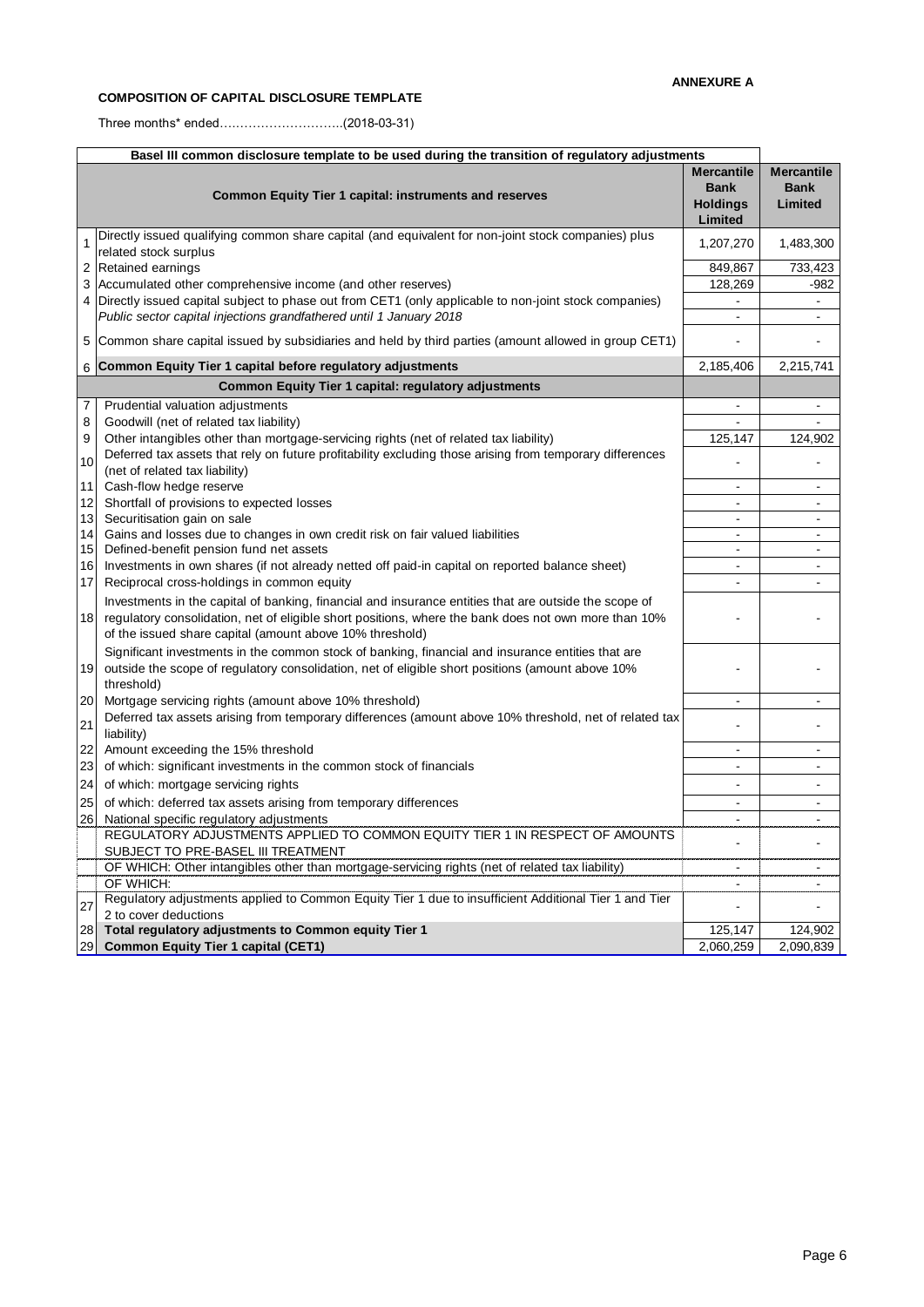|    | <b>Additional Tier 1 capital : instruments</b>                                                           |                |                |
|----|----------------------------------------------------------------------------------------------------------|----------------|----------------|
| 30 | Directly issued qualifying Additional Tier 1 instruments plus related stock surplus                      |                |                |
| 31 | of which: classified as equity under applicable accounting standards                                     |                |                |
| 32 | of which: classified as liabilities under applicable accounting standards                                | $\blacksquare$ | -              |
| 33 | Directly issued capital instruments subject to phase out from Additional Tier 1                          | $\overline{a}$ |                |
| 34 | Additional Tier 1 instruments (and CET1 instruments not included in line 5) issued by subsidiaries and   |                |                |
|    | held by third parties (amount allowed in group AT1)                                                      |                |                |
| 35 | of which: instruments issued by subsidiaries subject to phase out                                        | $\blacksquare$ | ۰              |
| 36 | Additional Tier 1 capital before regulatory adjustments                                                  | $\blacksquare$ | $\blacksquare$ |
|    | Additional Tier 1 capital: regulatory adjustments                                                        |                |                |
| 37 | Investments in own Additional Tier 1 instruments                                                         | $\blacksquare$ |                |
| 38 | Reciprocal cross-holdings in Additional Tier 1 instruments                                               |                |                |
|    | Investments in the capital of banking, financial and insurance entities that are outside the scope of    |                |                |
| 39 | regulatory consolidation, net of eligible short positions, where the bank does not own more than 10% of  |                |                |
|    | the issued common share capital of the entity (amount above 10% threshold)                               |                |                |
| 40 | Significant investments in the capital of banking, financial and insurance entities that are outside the |                |                |
|    | scope of regulatory consolidation (net of eligible short positions)                                      |                |                |
| 41 | National specific regulatory adjustments                                                                 | ۰              |                |
|    | REGULATORY ADJUSTMENTS APPLIED TO ADDITIONAL TIER 1 IN RESPECT OF AMOUNTS                                | $\blacksquare$ | ä,             |
|    | SUBJECT TO PRE-BASEL III TREATMENT                                                                       |                |                |
|    | OF WHICH: [INSERT NAME OF ADJUSTMENT]                                                                    | $\blacksquare$ | $\sim$         |
|    | OF WHICH:                                                                                                | ۰              | $\blacksquare$ |
| 42 | Regulatory adjustments applied to Additional Tier 1 due to insufficient Tier 2 to cover deductions       | $\blacksquare$ | ۰              |
| 43 | Total regulatory adjustments to Additional Tier 1 capital                                                | ۰              |                |
| 44 | <b>Additional Tier 1 capital (AT1)</b>                                                                   | ۰              |                |
| 45 | Tier 1 capital (T1 = CET1 + AT1)                                                                         | 2,060,259      | 2,090,839      |
|    | Tier 2 capital and provisions                                                                            |                |                |
| 46 | Directly issued qualifying Tier 2 instruments plus related stock surplus                                 | ä,             |                |
| 47 | Directly issued capital instruments subject to phase out from Tier 2                                     |                |                |
|    | Tier 2 instruments (and CET1 and AT1 instruments not included in lines 5 or 34) issued by subsidiaries   |                |                |
| 48 | and held by third parties (amount allowed in group Tier 2)                                               |                |                |
| 49 | of which: instruments issued by subsidiaries subject to phase out                                        | $\blacksquare$ |                |
| 50 | Provisions                                                                                               | 70,871         | 68,285         |
| 51 | Tier 2 capital before regulatory adjustments                                                             | 70,871         | 68,285         |
|    | Tier 2 capital : regulatory adjustments                                                                  |                |                |
| 52 | Investments in own Tier 2 instruments                                                                    |                |                |
| 53 | Reciprocal cross-holdings in Tier 2 instruments                                                          |                |                |
|    | Investments in the capital of banking, financial and insurance entities that are outside the scope of    |                |                |
| 54 | regulatory consolidation, net of eligible short positions, where the bank does not own more than 10%     |                |                |
|    | of the issued common share capital of the entity (amount above the 10% threshold)                        |                |                |
|    | Significant investments in the capital banking, financial and insurance entities that are outside the    |                |                |
| 55 | scope of regulatory consolidation (net of eligible short positions)                                      |                |                |
|    | 56 National specific regulatory adjustments                                                              | $\sim$         | $\blacksquare$ |
|    | REGULATORY ADJUSTMENTS APPLIED TO TIER 2 IN RESPECT OF AMOUNTS SUBJECT TO PRE-                           |                |                |
|    | <b>BASEL III TREATMENT</b>                                                                               |                |                |
|    | OF WHICH: [INSERT NAME OF ADJUSTMENT]                                                                    |                |                |
|    | OF WHICH:                                                                                                | $\blacksquare$ | $\sim$         |
| 57 | Total regulatory adjustments to Tier 2 capital                                                           |                |                |
| 58 | Tier 2 capital (T2)                                                                                      | 70,871         | 68,285         |
| 59 | Total capital (TC = $T1 + T2$ )                                                                          | 2,131,130      | 2,159,124      |
|    | RISK WEIGHTED ASSETS IN RESPECT OF AMOUNTS SUBJECT TO PRE-BASEL III TREATMENT                            | 10,911,211     | 10,993,764     |
|    | OF WHICH: [INSERT NAME OF ADJUSTMENT]                                                                    |                |                |
|    | OF WHICH:                                                                                                |                |                |
|    | 60 Total risk weighted assets                                                                            | 10,911,211     | 10,993,764     |